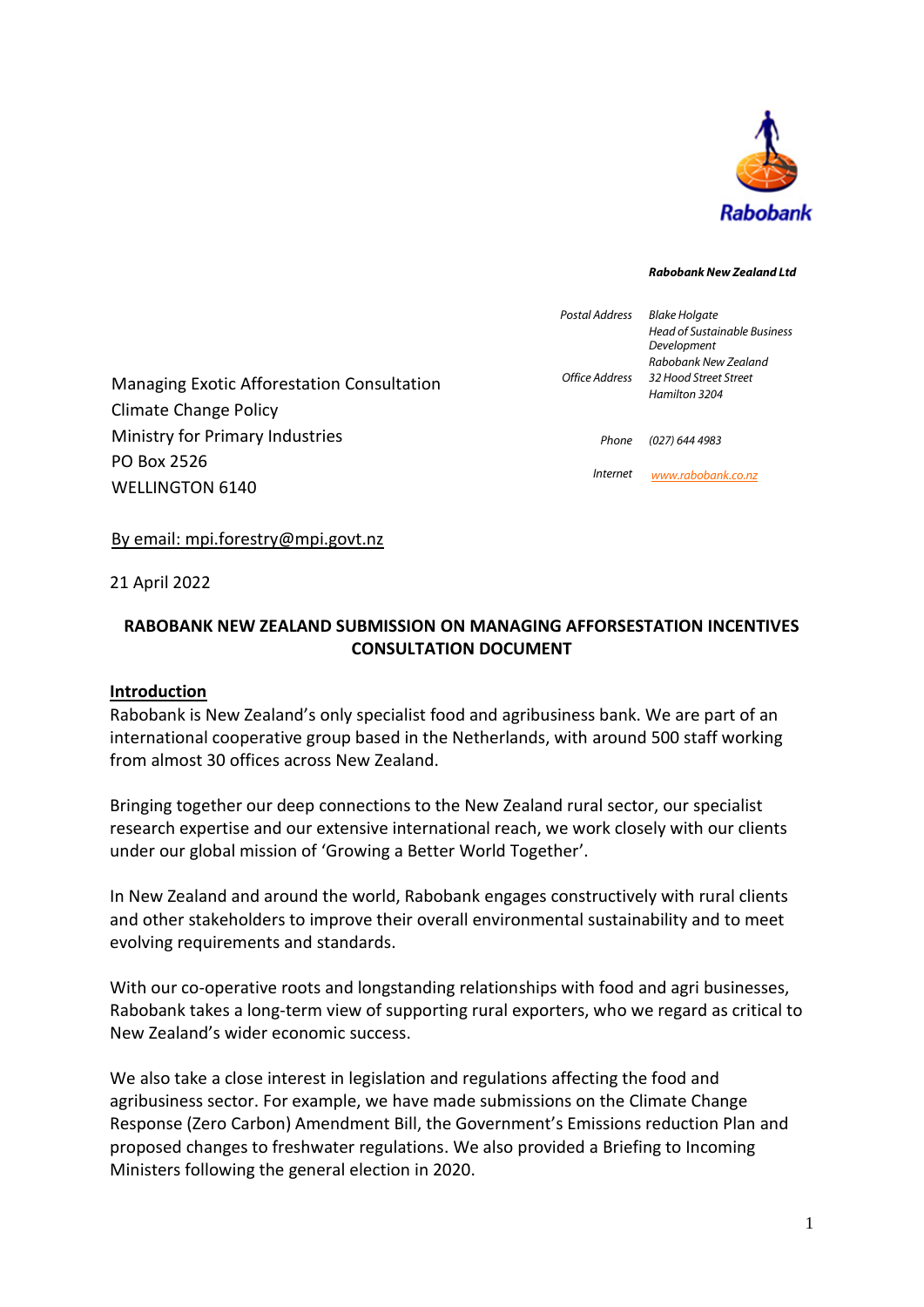It is within this context that we welcome the opportunity to make a submission on the Ministry for Primary Industry's Managing Afforestation Incentives consultation document.

# **Rabobank's global approach to climate change**

Under our global mission of 'Growing a Better World Together', Rabobank has committed to pursuing the objectives of the Paris Agreement. These ambitious goals are a good fit with Rabobank's values as a co-operative bank.

By 2050, there will be nearly 10 billion mouths to feed around the world. Although we produce more food today than at any other time in history, our food producing system is under stress.

Internationally, the impacts of climate change threaten predictable growing seasons and grower livelihoods. Rural businesses that can respond to these demands will be best equipped to navigate the risks and have a healthy, sustainable and profitable future.

As we said in our submission on the Climate Change Response (Zero Carbon) Amendment Bill in 2019, Rabobank believes a thriving livestock sector is vital for both New Zealand's national economy and the wellbeing of rural communities in which livestock farms are located.

Furthermore, we believe policy makers need to recognise and protect the role New Zealand plays in contributing to global food security, as a significant net exporter of food and agricultural products.

# **Discussion document proposals affecting forestry and the ETS**

Rabobank New Zealand agrees with Ministers Nash and Shaw in their introduction to Afforestation Incentives consultation document that forests play a vital role in New Zealand's response to the climate emergency.

As the Ministers point out, there is a role for permanent forests in New Zealand – and there may also be some circumstances where exotics may be appropriate.

On balance, Rabobank New Zealand is submitting in support of the intent of the Ministry's proposal as outlined, namely, to address 3 key issues associated with permanent exotic species:

- o Driving land use changes and displacing productive land uses that provide wider economic and employment benefits.
- o Making it more difficult to achieve New Zealand's long-term climate change targets
- o Negatively impacting on the environment.

However, we strongly believe it is essential when setting a framework for permanent exotic forests that an appropriate, pragmatic and balanced framework is struck to avoid unintended consequences for both individual landowners, and rural communities across the country.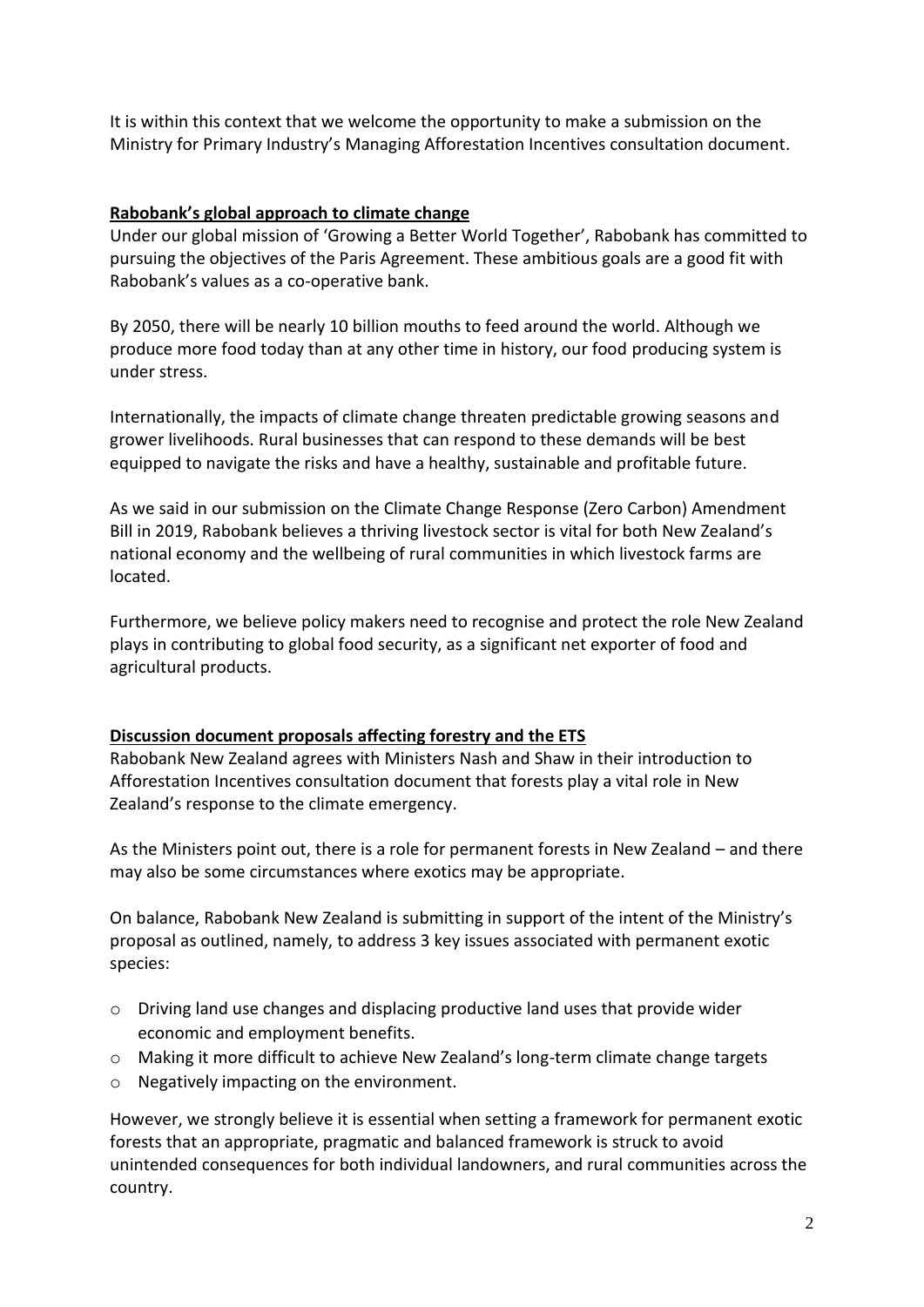**We have consulted with a number of our rural clients to test both the intentions of the framework set out in the consultation document, and our own recommendations in this submission. They believe, and we agree, that the success of the current proposals is not assured in their current form. In other words, the devil will be in the detail.**

#### **Avoiding negative outcomes for the agriculture sector and rural communities**

Rabobank New Zealand draws the Ministry's attention to the potential negative outcomes we highlighted in our submission on the Government's Emissions Reduction Plan, dated November 24, 2021.

In particular, we highlight the following four cornerstone observations:

- o We must avoid policy settings that would enable emitters in other sectors to use forestry as a carbon sink to delay taking action on meaningful emission reductions in their own businesses. We are concerned that over time this would lead to increasing competition for productive farmland from these emitters in lieu of making actual emission reductions themselves.
- $\circ$  It is essential to recognise the co-benefits associated with native forests such as longterm erosion control, improved biodiversity and recreational benefits. Therefore, Rabobank believes forestry land-use represents a significant opportunity, both environmentally and economically, for the future of New Zealand's primary sector if planted in locations unsuitable for food production. Rabobank submits current policy settings are unlikely to deliver this outcome.
- o Non-harvest permanent pine is increasingly being planted solely for carbon (as highlighted in the "Transitioning to a low-emissions and climate-resilient future" consultation document). Rabobank is concerned about the potential long-term social, economic and environmental impacts that unregulated large-scale permanent exotic forests can have on the local communities when not appropriately managed (such as ensuring they successfully transition to native forests over time).
- $\circ$  Rabobank submits any change to the ETS should account for the potential for the unintended consequences of afforestation to significantly restrict future generations of New Zealanders to produce food from productive farmland, and the associated negative impacts this could have on local communities.

In summary, we submit that any changes to the ETS should not significantly and unnecessarily:

- o Restrict the ability of future generations of New Zealanders to produce food from productive farmland.
- o Impact the ability to maintain and develop thriving rural communities.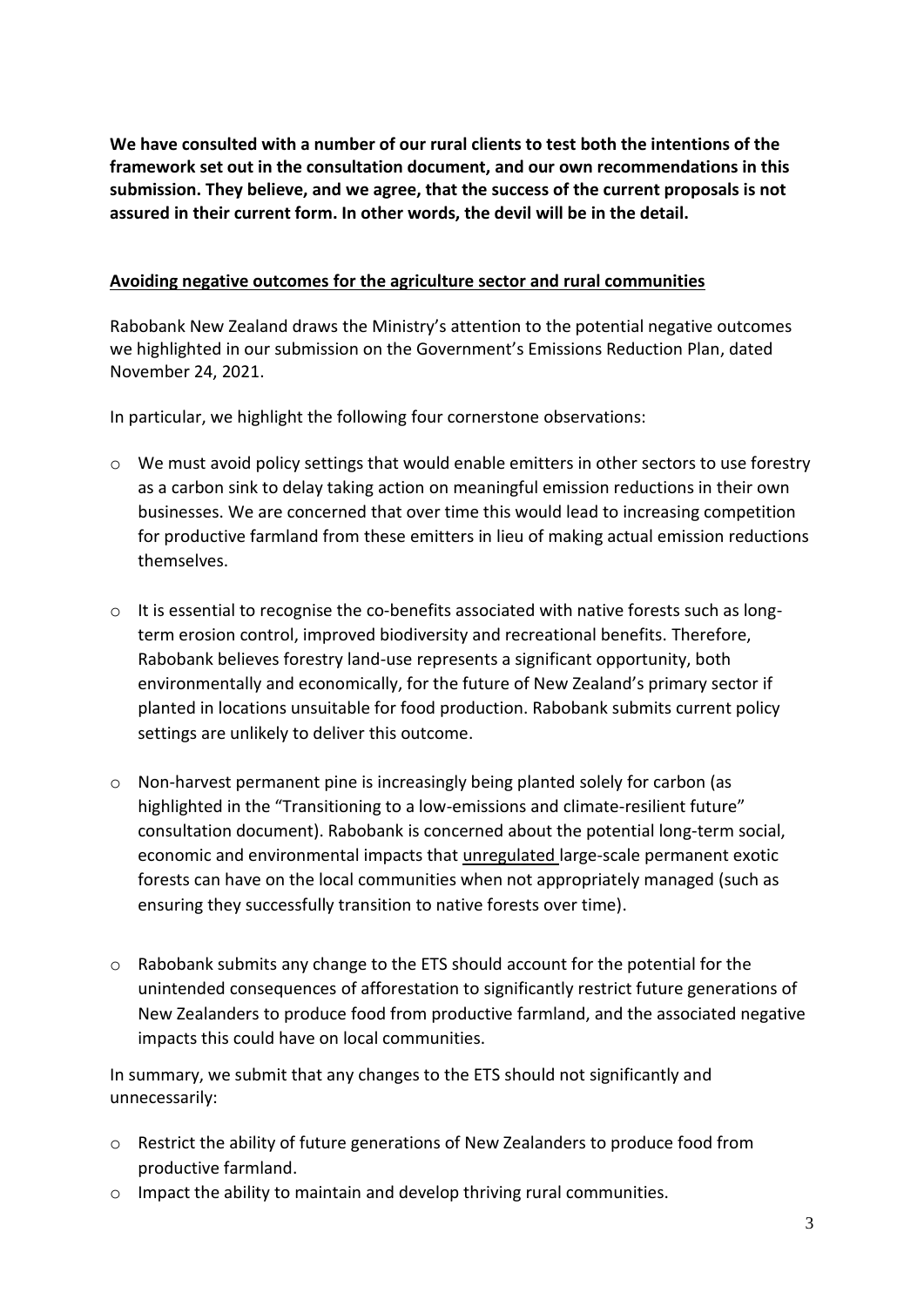o Degrade New Zealand's unique natural landscape and environment.

However, it is important that these principals are balanced against both individual property rights, and the need to reduce New Zealand's overall emissions profile. Therefore, Rabobank submits this requires a more nuanced policy response than the current proposal for an absolute exclusion of exotics from the permanent category of the ETS.

#### **Preserving individual property rights**

Rabobank maintains that any changes to the ETS must ensure that individual property rights are preserved, including owners' freedom to make choices about their land subject to reasonable and necessary limits (e.g., to address the negative externalities of a particular activity).

Therefore, Rabobank submits that any changes to the ETS should provide a pathway and scope for exotic plantings to be included in the permanent category, if there is clear evidence that there will be no more than minor negative impacts on the environment, rural communities and productive farmland.

Furthermore, there needs to be sufficiently robust ongoing requirements to appropriately manage any exotic plantings to ensure the above is achieved.

It is important to provide this pathway to ensure there is scope and incentive for innovative solutions to climatic, environmental, social and economic challenges; and to enable landowners to be fairly recognised for the positive climate impact (i.e. sequestration) occurring on their property.

# **Mechanisms to incentivise indigenous afforestation**

The Discussion Document seeks feedback on mechanisms to incentivise indigenous afforestation. In this respect, Rabobank believes it is important that landowners receive appropriate reward for the positive climate impacts of on-farm indigenous plantings (both existing and in the future).

We refer the Ministry to our previous submission on the Government's Emissions Reduction Plan, where we say:

*Additional carbon removed by small blocks of trees and vegetation on farms is outside current emissions accounting approaches. Rabobank believes it is important that there is ongoing development of technology that makes it more possible to robustly estimate emissions from these areas in the future to enable landowners to be appropriately recognised for the removal of this carbon.*

Rabobank also encourages the Government to actively engage in ongoing dialogue with relevant stakeholders throughout the food supply chain to help ensure that farmers and